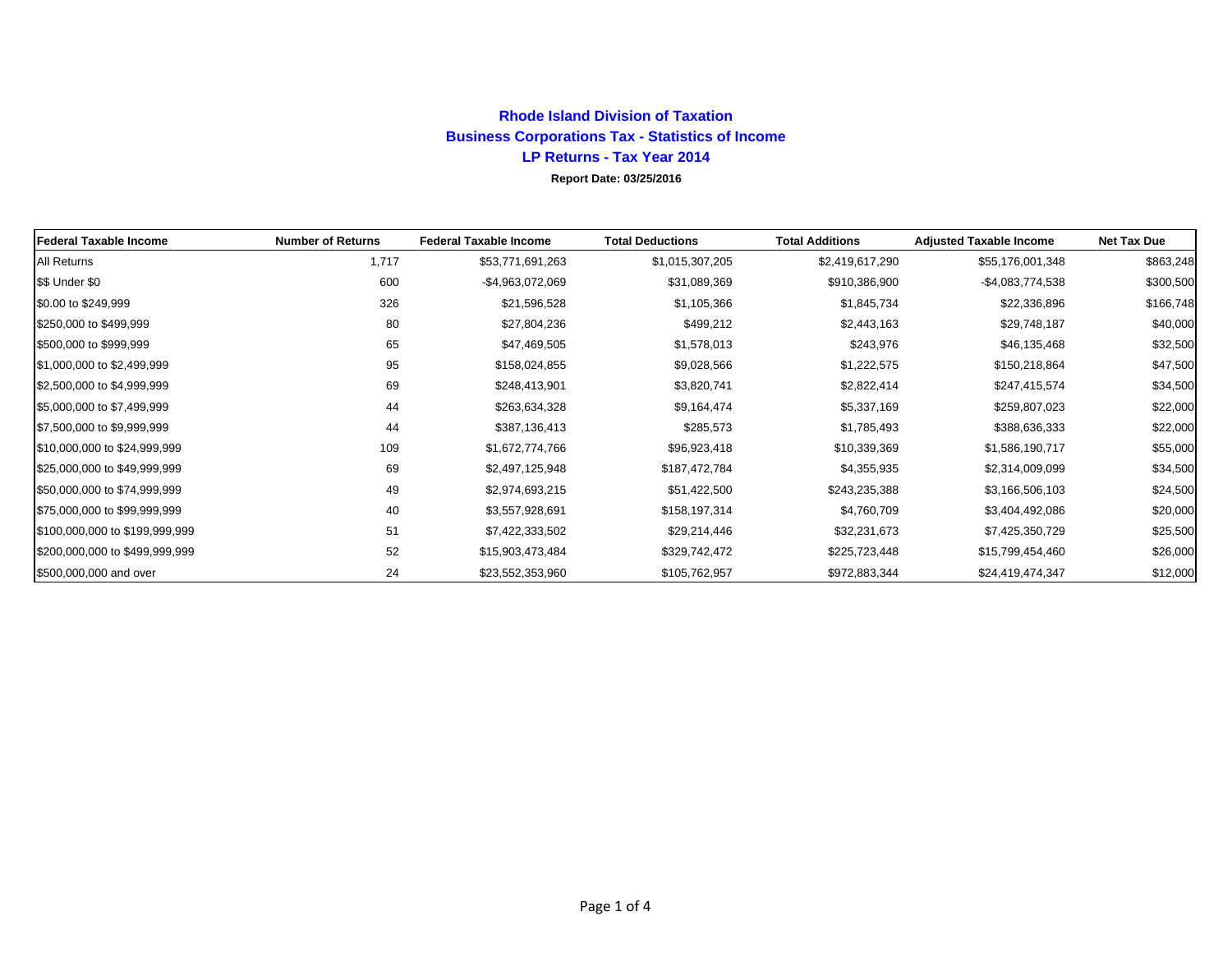## **Rhode Island Division of Taxation Business Corporations Tax - Statistics of Income LP Returns - Deductions from Federal Taxable Income - Tax Year 2014 Report Date: 03/25/2016**

|                                | Number of | <b>Exempt Dividends and Interest</b> |              | <b>Bonus Depreciation and Sec 179</b> |               | Discharge of Indebtedness |              |
|--------------------------------|-----------|--------------------------------------|--------------|---------------------------------------|---------------|---------------------------|--------------|
| <b>Federal Taxable Income</b>  | Returns   | Count                                | Amount       | Count                                 | Amount        | Count                     | Amount       |
| <b>All Returns</b>             | 1,717     | 144                                  | \$87,298,318 | 363                                   | \$905,495,254 | 5                         | \$22,513,633 |
| \$\$ Under \$0                 | 600       | 14                                   | \$147,801    | 150                                   | \$30,941,568  | $\Omega$                  | \$0          |
| \$0.00 to \$249,999            | 326       | 16                                   | \$128,948    | 74                                    | \$976,418     | 0                         | \$0          |
| \$250,000 to \$499,999         | 80        | 5                                    | \$13,547     | 28                                    | \$485,665     | <sup>0</sup>              | \$0          |
| \$500,000 to \$999,999         | 65        | 6                                    | \$163,632    | 17                                    | \$1,414,381   | $\Omega$                  | \$0          |
| \$1,000,000 to \$2,499,999     | 95        | 5                                    | \$1,383,395  | 13                                    | \$7,644,521   |                           | \$650        |
| \$2,500,000 to \$4,999,999     | 69        | 9                                    | \$87,722     | 11                                    | \$3,733,019   | 0                         | \$0          |
| \$5,000,000 to \$7,499,999     | 44        | 6                                    | \$34,207     | 9                                     | \$9,130,267   | 0                         | \$0          |
| \$7,500,000 to \$9,999,999     | 44        | 6                                    | \$10,468     | 5                                     | \$275,105     | $\Omega$                  | \$0          |
| \$10,000,000 to \$24,999,999   | 109       | 15                                   | \$363,446    | 12                                    | \$96,559,972  | $\Omega$                  | \$0          |
| \$25,000,000 to \$49,999,999   | 69        | 9                                    | \$5,289,137  | 10                                    | \$172,949,759 |                           | \$9,233,888  |
| \$50,000,000 to \$74,999,999   | 49        | 11                                   | \$49,833,766 | $\overline{2}$                        | \$1,588,734   | $\Omega$                  | \$0          |
| \$75,000,000 to \$99,999,999   | 40        | 6                                    | \$1,081,795  |                                       | \$157,115,519 | $\Omega$                  | \$0          |
| \$100,000,000 to \$199,999,999 | 51        | 16                                   | \$3,789,772  |                                       | \$25,424,671  |                           | \$3          |
| \$200,000,000 to \$499,999,999 | 52        | 12                                   | \$15,793,649 | 9                                     | \$313,948,820 |                           | \$3          |
| \$500,000,000 and over         | 24        | 8                                    | \$9,177,033  | 9                                     | \$83,306,835  |                           | \$13,279,089 |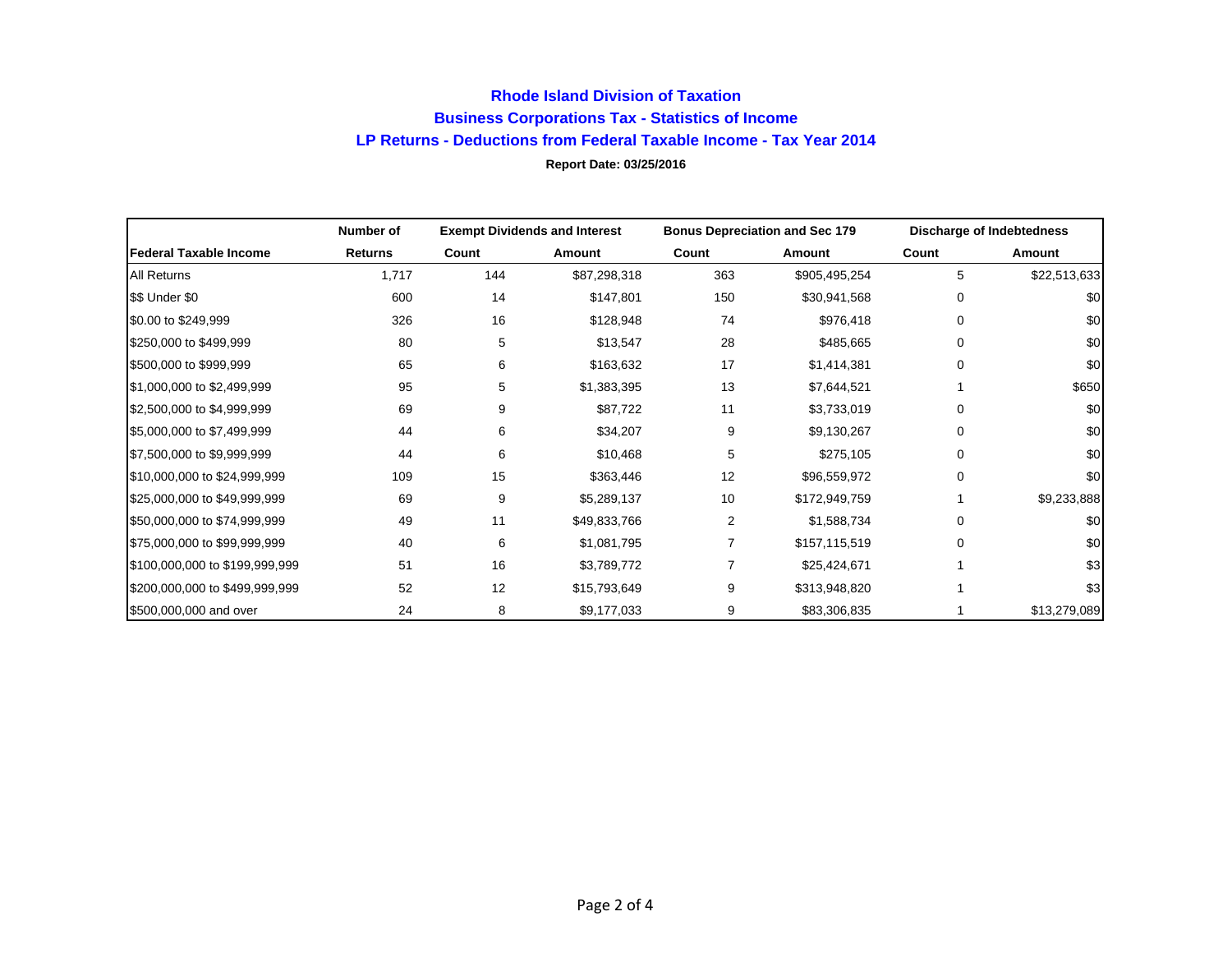## **Rhode Island Division of Taxation Business Corporations Tax - Statistics of Income LP Returns - Additions to Federal Taxable Income - Tax Year 2014 Report Date: 03/25/2016**

|                                | Number of      | <b>Interest Income</b> |               |       | <b>Bonus Depreciation and Sec 179</b> |
|--------------------------------|----------------|------------------------|---------------|-------|---------------------------------------|
| <b>Federal Taxable Income</b>  | <b>Returns</b> | Count                  | Amount        | Count | Amount                                |
| <b>All Returns</b>             | 1,717          | 135                    | \$497,020,304 | 248   | \$1,922,596,986                       |
| \$\$ Under \$0                 | 600            | 9                      | \$481,956,992 | 91    | \$428,429,908                         |
| \$0.00 to \$249,999            | 326            | 26                     | \$465,114     | 28    | \$1,380,620                           |
| \$250,000 to \$499,999         | 80             | 4                      | \$228,796     | 20    | \$2,214,367                           |
| \$500,000 to \$999,999         | 65             | 4                      | \$24,576      | 10    | \$219,400                             |
| \$1,000,000 to \$2,499,999     | 95             | 8                      | \$864,579     | 11    | \$357,996                             |
| \$2,500,000 to \$4,999,999     | 69             | 5                      | \$350,492     | 11    | \$2,471,922                           |
| \$5,000,000 to \$7,499,999     | 44             | 8                      | \$77,592      | 9     | \$5,259,577                           |
| \$7,500,000 to \$9,999,999     | 44             | 6                      | \$828,730     | 9     | \$956,763                             |
| \$10,000,000 to \$24,999,999   | 109            | 16                     | \$748,749     | 14    | \$9,590,620                           |
| \$25,000,000 to \$49,999,999   | 69             | 7                      | \$15,346      | 9     | \$4,340,589                           |
| \$50,000,000 to \$74,999,999   | 49             | 8                      | \$242,233     | 9     | \$242,993,155                         |
| \$75,000,000 to \$99,999,999   | 40             | 10                     | \$2,518,471   | 4     | \$2,242,238                           |
| \$100,000,000 to \$199,999,999 | 51             | 10                     | \$1,740,775   | 10    | \$30,490,898                          |
| \$200,000,000 to \$499,999,999 | 52             | 10                     | \$2,327,646   | 10    | \$223,395,802                         |
| \$500,000,000 and over         | 24             | 4                      | \$4,630,213   | 3     | \$968,253,131                         |